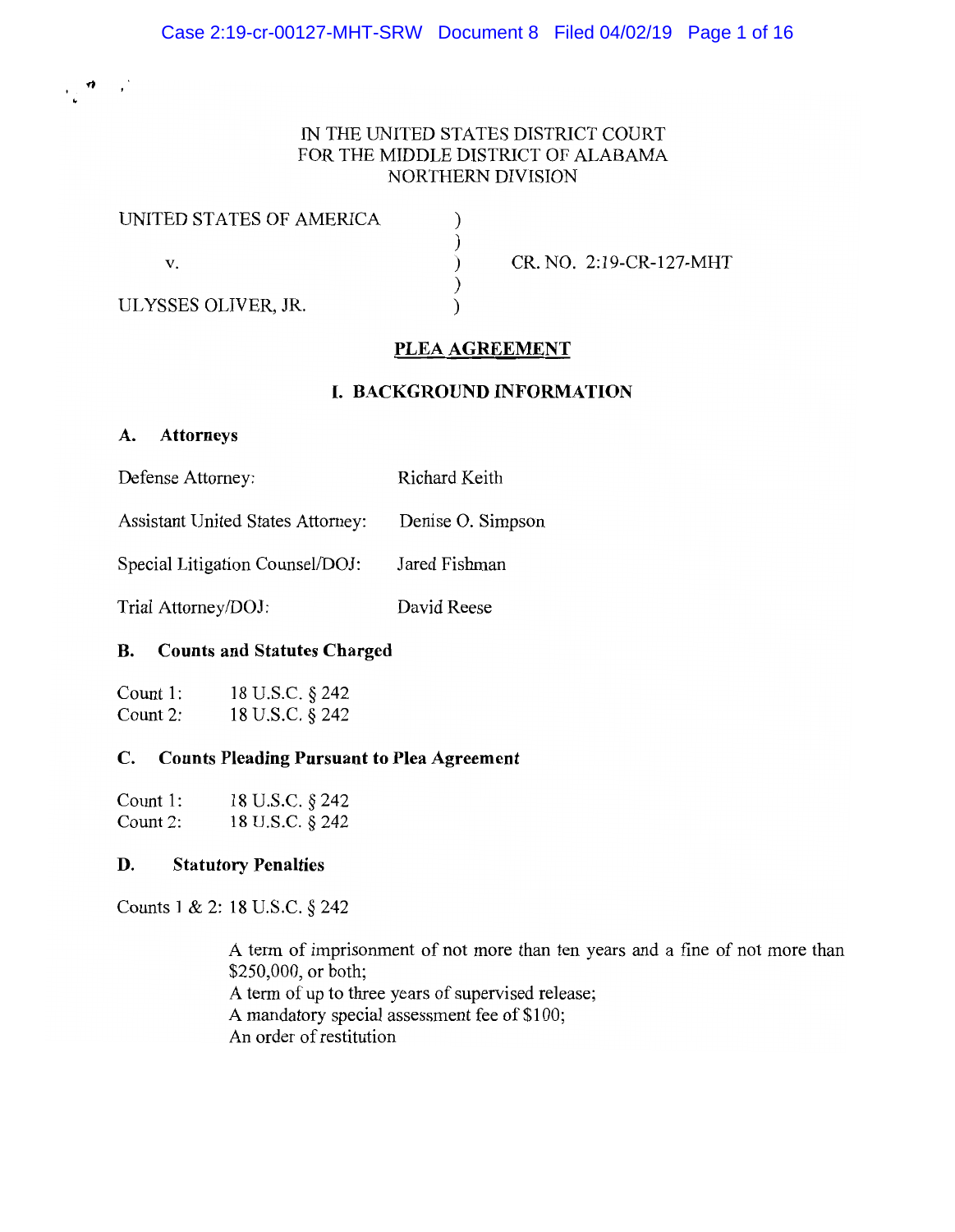#### E. Elements of the Offenses

Counts 1 & 2: 18 U.S.C. § 242:

| First:  | The defendant acted under color of law;                                       |
|---------|-------------------------------------------------------------------------------|
| Second: | The defendant deprived the victim of a right secured and protected by the     |
|         | Constitution and laws of the United States; namely, the right to be free from |
|         | cruel and unusual punishment;                                                 |
| Third:  | The defendant acted willfully;                                                |
| Fourth: | The offense resulted in bodily injury to the victim and involved the use of a |
|         | dangerous weapon.                                                             |

### II. INTRODUCTION

Denise O. Simpson, Assistant United States Attorney; Jared Fishman and David Reese, Special Litigation Counsel and Trial Attorney of the Civil Rights Division of the Department of Justice, respectively; and Richard Keith, attorney for the defendant, Ulysses Oliver, Jr., pursuant to Rule  $11(c)(1)(A)$  and  $11(c)(1)(B)$  of the Federal Rules of Criminal Procedure, with the authorization of the defendant, submit this plea agreement. The terms are as follows.

### III. THE GOVERNMENT'S PROVISIONS

l. Upon entering a plea of guilty by the offenses charged in Counts 1 and 2 of the Information, the attorneys for the United States will agree, pursuant to Rule  $11(c)(1)(A)$ , that the government will not bring any additional charges against the defendant in connection with the assault of two Elmore Correctional Facility inmates on February 16, 2019.

2. Pursuant to Rule  $11(c)(1)(B)$ , the government will recommend, and the government and the defendant agree and stipulate, that the applicable base offense levels, specific offense characteristics, and adjustments are as follows: (1) the base offense level for the offenses charged in Counts 1 and 2 of the Information is 14, see U.S.S.G. §§  $2H1.1(a)(1)$ ,  $2A2.2(a)$ ; (2) the offenses were committed under color of law, see U.S.S.G. § 2H1.1(b)(1)(B); (3) a dangerous weapon was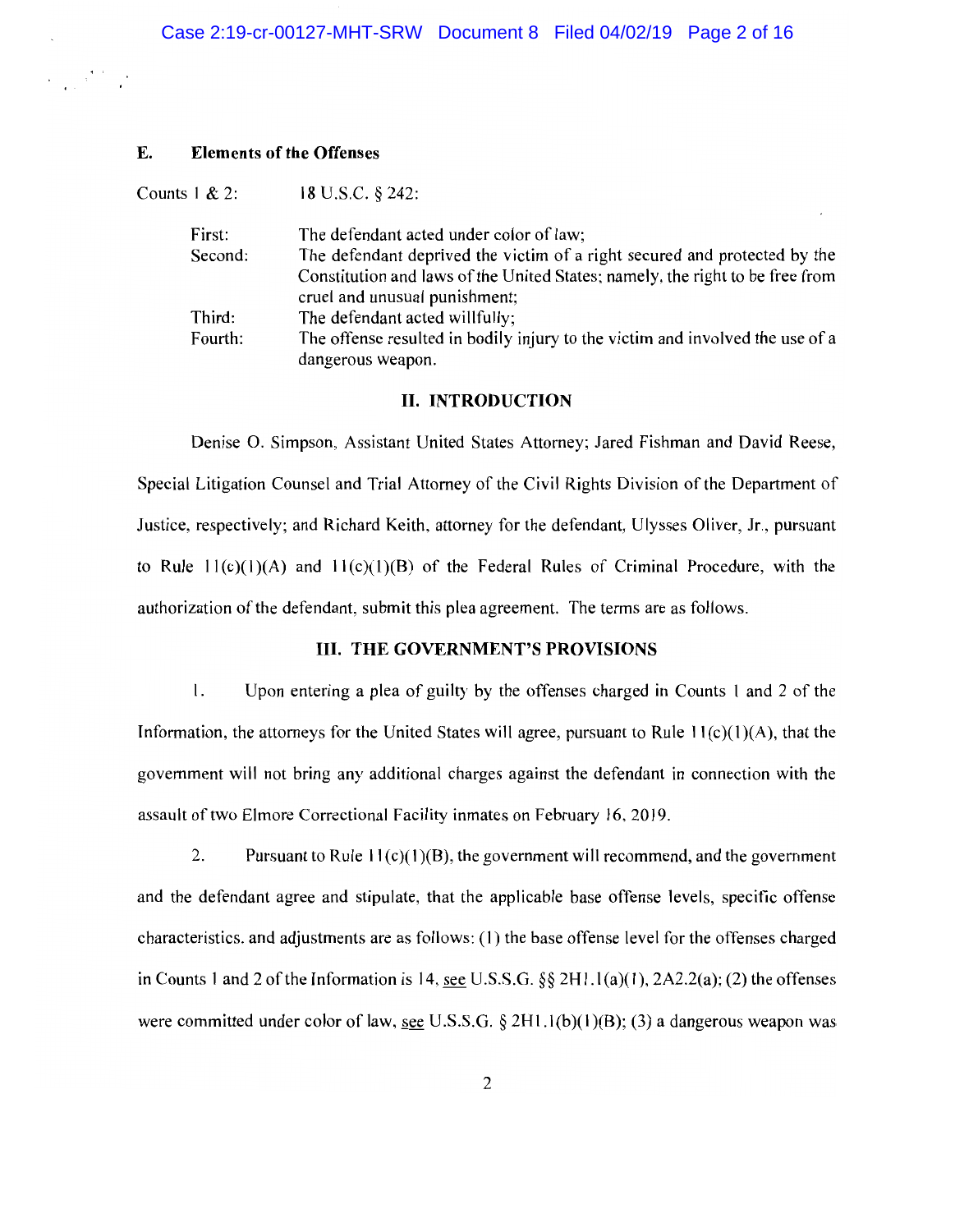used in the commission of the offenses, see U.S.S.G.  $\S$  2A2.2(b)(2)(B); (4) both victims sustained bodily injury, see U.S.S.G.  $\S$  2A2.2(b)(3)(A); (5) the victims were physically restrained in the course of the offenses, see U.S.S.G. § 3A1.3; (6) the defendant willfully attempted to obstruct or impede the administration of justice with respect to the investigation and prosecution of the offenses charged in Counts 1 and 2, see U.S.S.G. § 3C1.1; and (7) the combined offense level for the offenses charged in Counts 1 and 2 is 33, see U.S.S.G. § 3D1.4. Additionally, the government reserves the right to provide information to the United States Probation Office (Probation) regarding the defendant's criminal history. This agreement does not obligate the government to make any recommendation regarding the defendant's criminal history score or resulting criminal history category.

3. Pursuant to Rule  $11(c)(1)(B)$ , the government will recommend, and the government and the defendant agree and stipulate, that the defendant's advisory Guidelines range is 135-168 months, assuming the defendant falls within criminal history category I, and absent any reduction for acceptance of responsibility as set forth in paragraph 5.

4. Pursuant to Rule  $11(c)(1)(B)$ , the government agrees to recommend a sentence no greater than the bottom of the advisory Guidelines range, that is, the lowest number of the advisory Guidelines range.

5. The government acknowledges that the defendant assisted authorities in the investigation and prosecution of the defendant's own misconduct by timely notifying the government of the defendant's intention to enter a guilty plea, thereby permitting the government to avoid preparing for trial and allowing the government and the Court to allocate resources efficiently. Provided the defendant otherwise qualifies, and that the defendant does not, before the

3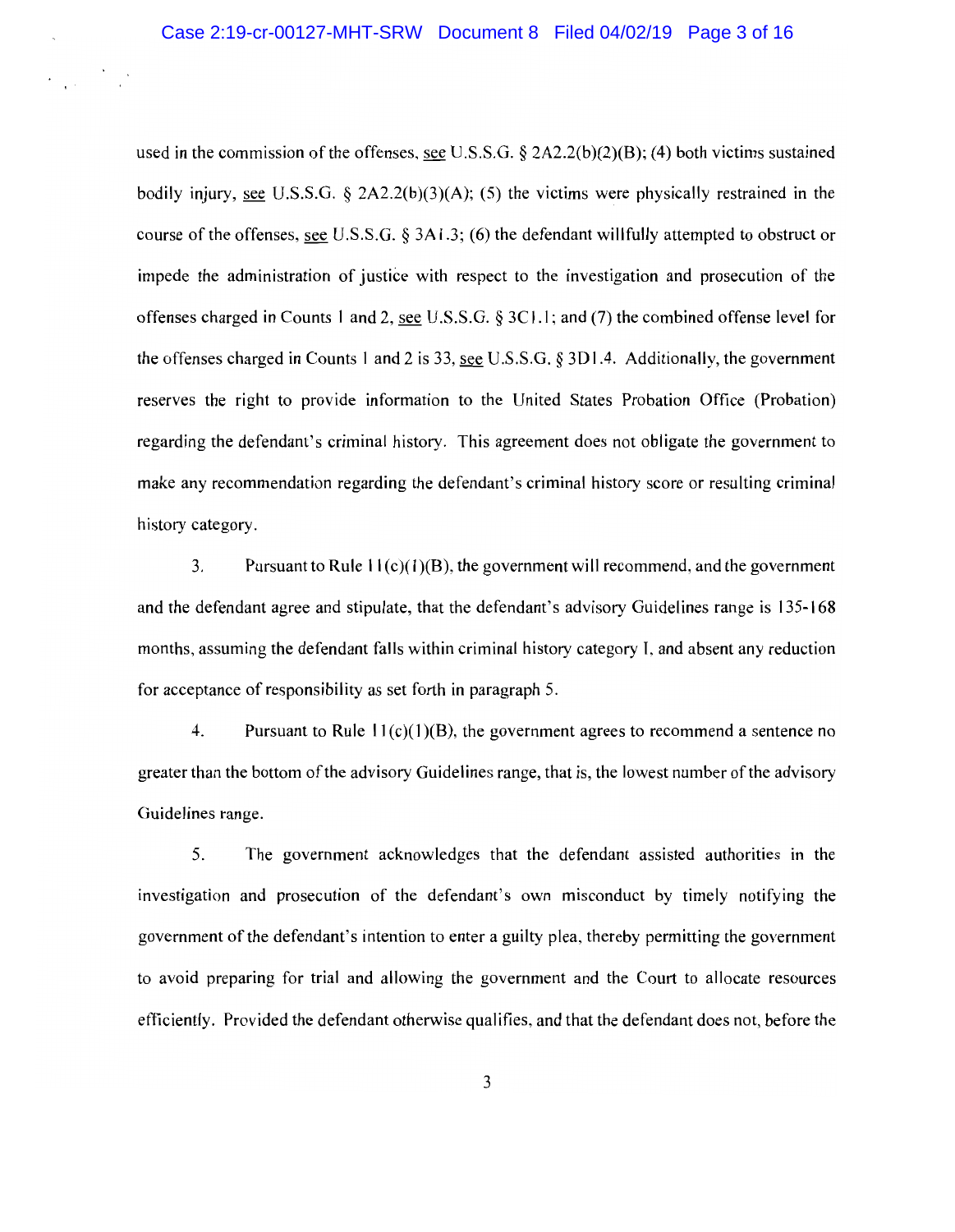## Case 2:19-cr-00127-MHT-SRW Document 8 Filed 04/02/19 Page 4 of 16

date of the sentencing hearing, either personally or through the actions of the defense attorney on behalf of the defendant, take any action inconsistent the acceptance of responsibility, the government will move at or before the sentencing hearing for a further reduction of one level. See U.S.S.G. § 3E1.1 (b). Determination of whether the defendant met the defendant's obligations to qualify for a reduction pursuant to  $\S 3E1.1(b)$  is at the sole discretion of the government. Further, the government reserves the right to oppose the defendant's receiving a two-level reduction pursuant to  $\S 3E1.1(a)$  should the government receive information indicating that, between the date of the plea hearing and the date of the sentencing hearing, the defendant, either personally or through the actions of the defense attorney on behalf of the defendant, has acted inconsistent with the acceptance of responsibility.

## IV. THE DEFENDANT'S PROVISIONS

6. The defendant agrees to plead guilty to Counts 1 and 2 and to make factual admissions of guilt in open court. The defendant further agrees to waive any right the defendant may have to subsequently withdraw the guilty plea pursuant to Rule  $11(d)$ . The defendant also promises to refrain from taking any action inconsistent with the defendant's acceptance of responsibility for the offense to which the defendant is pleading guilty.

7. The defendant reserves the right to request a downward variance, that is, a sentence below the bottom, that is the lowest number, of the advisory Guidelines range.

8. The defendant acknowledges that the defendant will not be allowed to withdraw the guilty plea in the event that the Court does not accept any or all of the recommendations made pursuant to Rule  $11(c)(1)(B)$ . The defendant also understands that the defendant will be allowed to withdraw the guilty plea in the event that the Court does not accept any or all of the provisions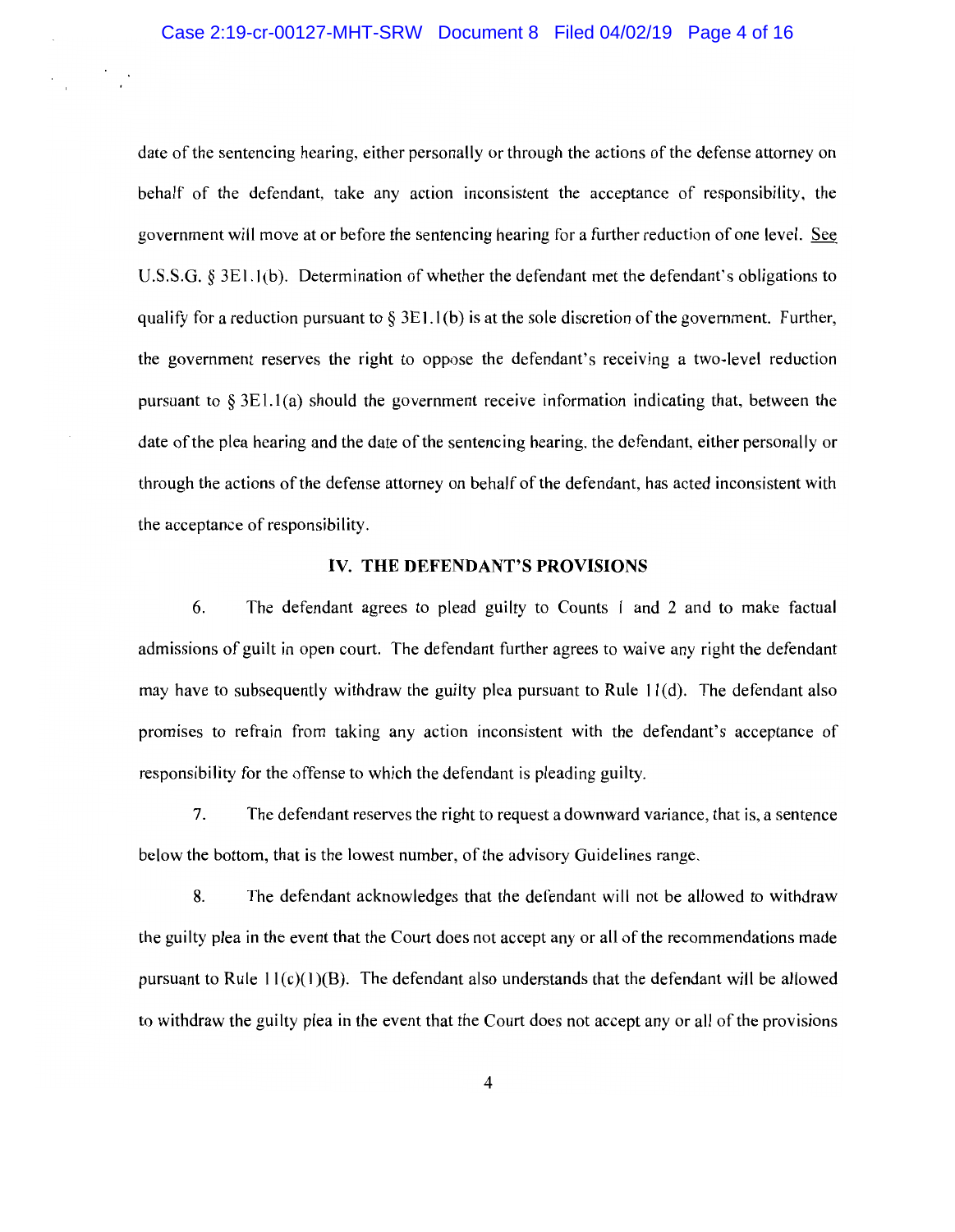set forth pursuant to Rule  $11(c)(1)(A)$ .

9. The defendant agrees not to commit any other federal, state, or local offense while awaiting sentencing, regardless of whether that offense is charged or chargeable. The defendant agrees to provide truthful information to Probation and to the Court in alI presentence and sentencing proceedings.

I 0. The defendant agrees to pay all fines and restitution imposed by the Court to the Clerk of the Court. The defendant acknowledges that the full fine and restitution amounts shall be considered due and payable immediately. If the defendant cannot pay the full amount immediately and is placed in custody or under the supervision of Probation at any time, the defendant agrees that the United States Bureau of Prisons and Probation will have the authority to establish payment schedules to ensure payment of the fine and restitution. The defendant further agrees to cooperate fully in efforts to collect any financial obligation imposed by the Court by set-off from federal payments, execution on non-exempt property, and any other means the government deems appropriate. The defendant also agrees that the defendant may be contacted by government officials regarding the collection of any financial obligation imposed by the Court without notifying the defendant's attorney and outside the presence of the defendant's attomey.

11. To facilitate the collection of financial obligations imposed in this case, the defendant agrees to disclose fully all assets in which the defendant has any interest or over which the defendant exercises control, directly or indirectly, including those held by a spouse, nominee, or third party. Further, the defendant will, if requested by the government, promptly submit a completed financial statement to the Office of the United States Attorney for the Middle District of Alabama in a form the government provides and as the govemment directs. The defendant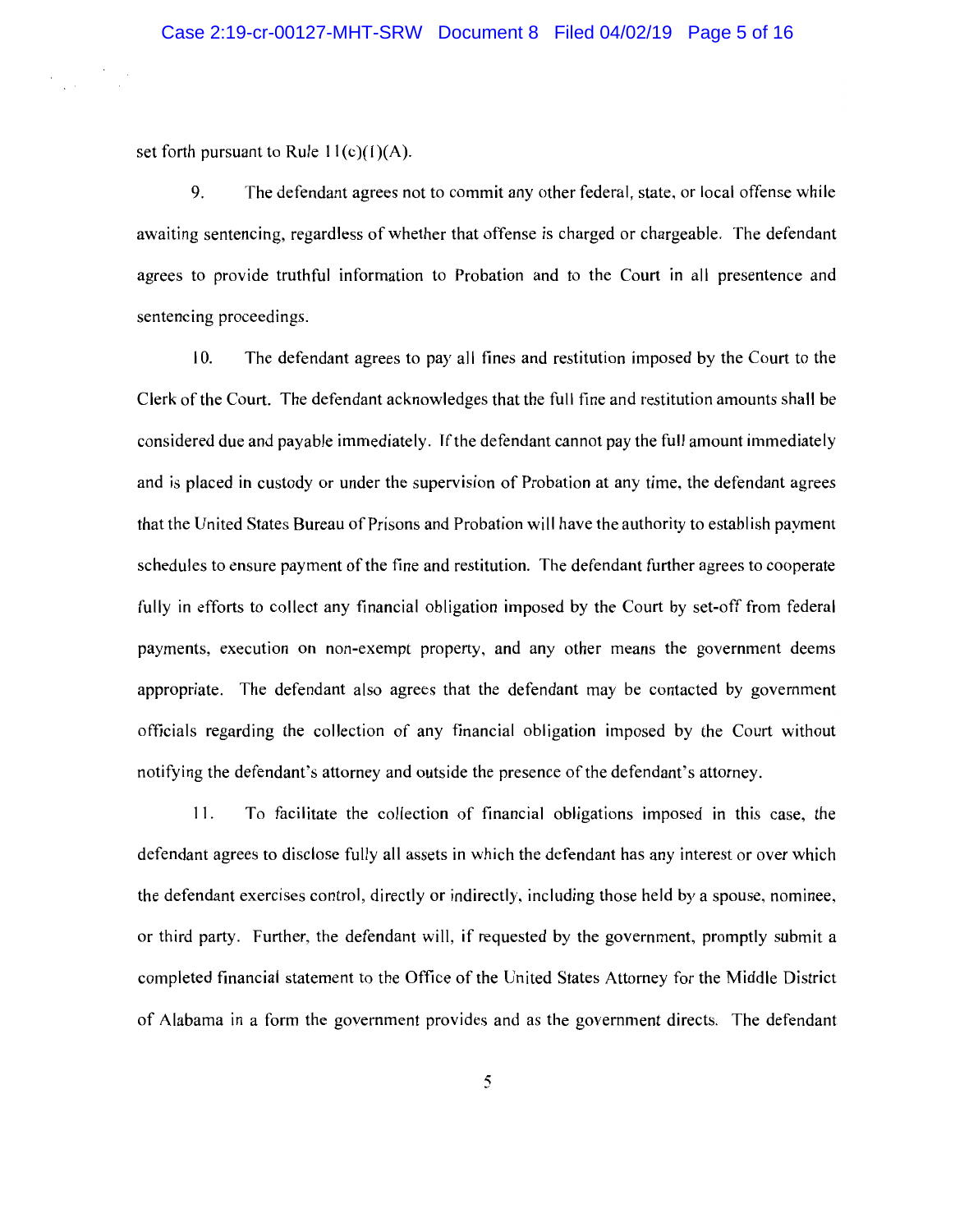### Case 2:19-cr-00127-MHT-SRW Document 8 Filed 04/02/19 Page 6 of 16

promises that such financial statement and disclosures will be complete, accurate, and truthful. The defendant expressly authorizes the government to obtain a report on the defendant's credit in order to evaluate the defendant's ability to satisfy any financial obligation imposed by the Court.

12. The defendant certifies that the defendant has made no transfer of assets in contemplation of this prosecution for the purpose of evading or defeating financial obligations that are created by this agreement or that may be imposed upon the defendant by the Court. In addition, the defendant promises that the defendant will make no such transfers in the future.

13. The defendant agrees to pay the \$200 assessment fee on the date of sentencing.

14. The defendant agrees to waive and hereby waives all rights, whether asserted directly or by a representative, to request or receive from any department or agency of the United States any records pertaining to the investigation or prosecution of this case, including, but not limited to, any records that may be sought under the Freedom of Information Act, see 5 U.S.C. § 552, or the Privacy Act of 1974, see 5 U.S.C. § 552a.

#### V. FACTUAL BASIS

15. The defendant admits the allegations charged in Counts 1 and 2 of the Information and understands that the nature of the charges to which the plea is offered involves proof as to Counts 1 and 2. Specifically, the defendant admits the following to be true and correct:

a. On the morning of February 16, 2019, while working as a Sergeant for the Alabama Department of Corrections ("ALDOC") at Elmore Correctional Facility ("ECF") in Elmore, Alabama, the defendant was present when ALDOC Correctional Officer I brought victims C.R. and C.H. to the ECF shift office. CO 1 told the defendant and others that C.R. and C.H. jumped the fence at the visitation area of ECF and retrieved a packet of material CO 1 believed to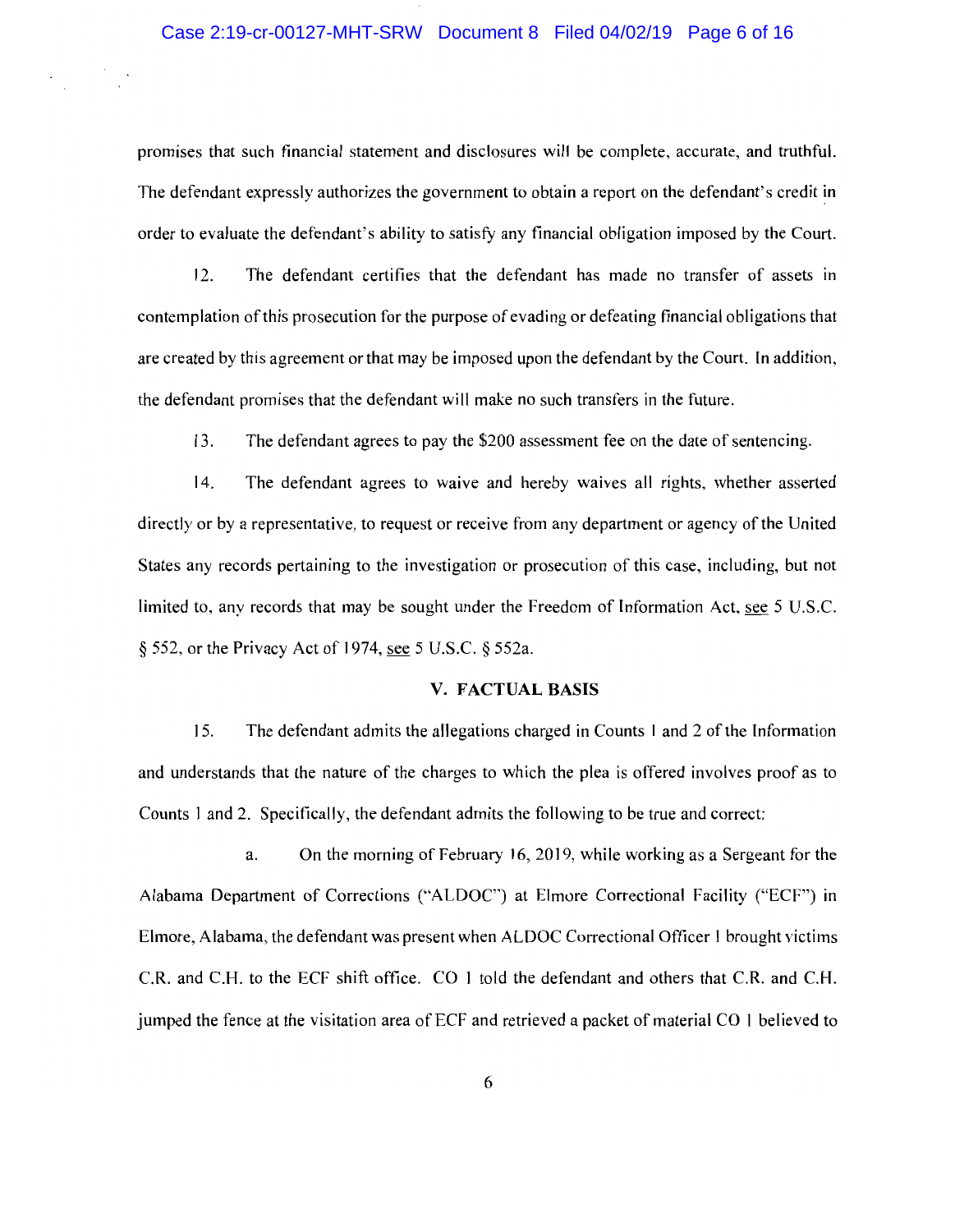### Case 2:19-cr-00127-MHT-SRW Document 8 Filed 04/02/19 Page 7 of 16

be contraband. The defendant left the shift office and went to the front gate area of ECF to view surveillance video of the incident.

b. After the defendant went to the front gate area to view the surveillance video, ALDOC Correctional Lieutenant l handcuffed C.R. and C.H. behind their backs. After C.R. and C.H. were handcuffed, they were placed in the ECF observation room. The ECF observation room contains four beds and sits directly across from the ECF shift office, separated by a hallway approximately five feet across. The shift office door and the observation room door open into the hallway. Additionally, the ECF shift office has a window through which persons inside the shift office can see into the hallway.

c. After viewing the surveillance video, which depicted C.R. and C.H. jumping the fence at the ECF visitation area and retrieving a packet of material, the defendant became enraged and returned to the shift office. At the shift office, the defendant retrieved the key to the ECF observation room from ALDOC Correctional Sergeant 1. The defendant entered the observation room and found C.R. and C.H., who were sitting quietly on a bed in the observation room, and who still were handcuffed with their hands behind their backs. Neither were engaged in any kind of disruptive conduct. The defendant pulled C.R. from the bed and brought C.R. out of the observation room and into the hallway. There was no legitimate law enforcement reason to remove the inmates from the observation room at that time.

d. In the hallway, the defendant shoved C.R. against the shift office wall, then knocked C.R. to the floor. The defendant struck C.R. multiple times in the body with his fists and feet. The defendant then produced a collapsible baton from his belt and struck C.R. approximately nineteen times on his legs, head, arms, back, and body. Throughout the assault, C.R. was not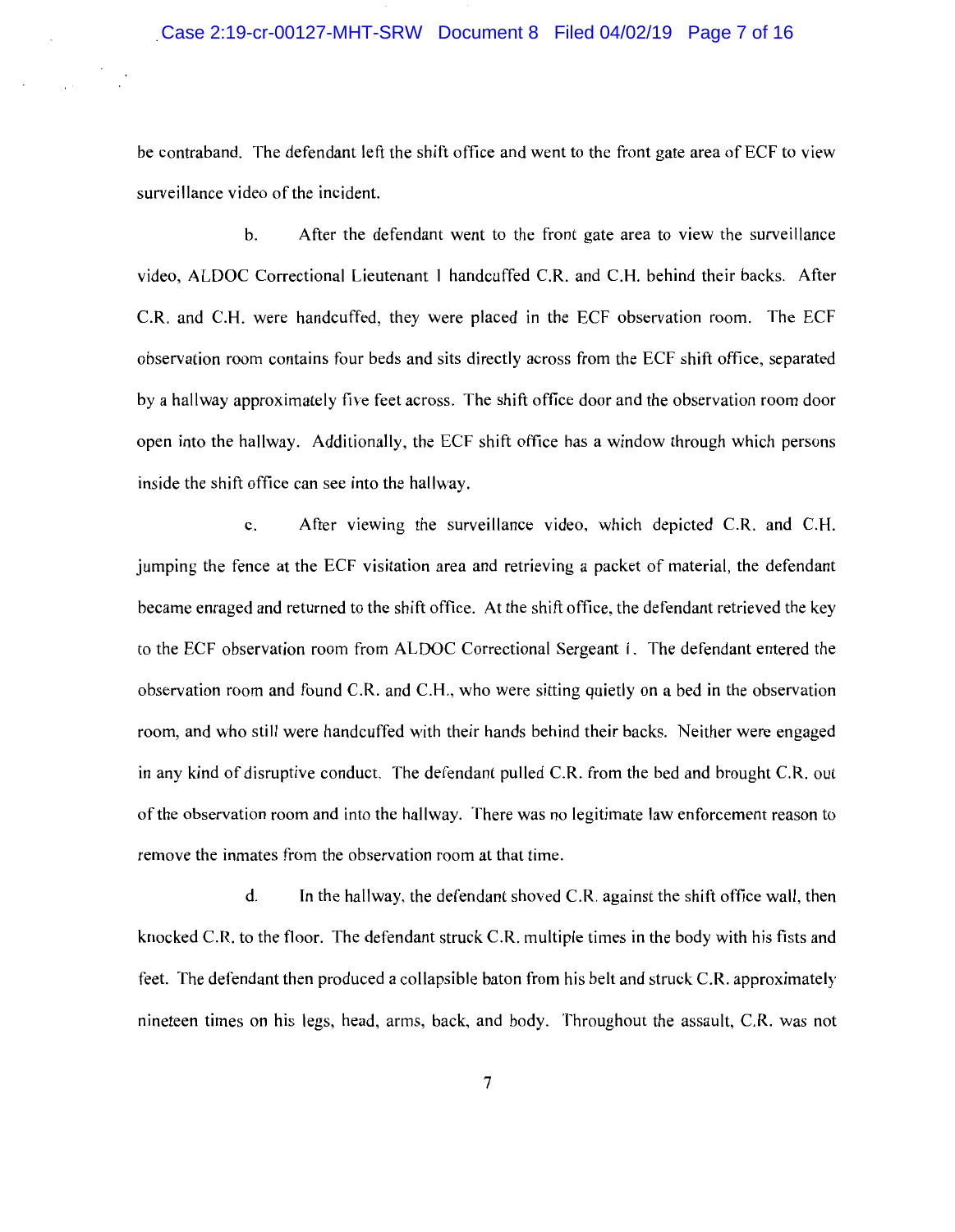resisting nor engaged in any sort of disruptive conduct, and posed no threat. During the assault, C.R. defecated on himself.

e. After assaulting C.R., and as C.R. lay in the hallway, the defendant again went into the observation room and pulled victim C.H. into the hallway. The defendant shoved C.H. against the shift office wall and struck C.H. with his baton three times, landing blows on C.H.'s Iegs, back, and head. When C.H. slid to the floor, the defendant continued hitting C.H. with his baton, administering approximately seven strikes to C.H.'s arms, legs, and abdomen. The defendant also kicked C.H. as he lay on the floor. Throughout the assault, C.H. was not resisting nor engaged in any sort of disruptive conduct, and posed no threat.

f. After assaulting C.H., the defendant slapped C.R. on the back of the head and ordered the victims to stand up. When the victims stood up, the defendant shoved C.R. by the back of the neck. C.R, and C.H. walked back into the observation room. In the observation room, Lieutenant I removed the victims' handcuffs while the defendant stood next to the victims with his baton extended. After Lieutenant 1 removed their handcuffs, C.R. and C.H. sat on a bed in the observation room. The victims did not resist or engage in any sort of disruptive conduct, and posed no threat. As Lieutenant l stood by, the defendant then shoved the tip of his baton into the face of victim C.FI., under C.H.'s left eye, which produced a laceration on C.H.'s face.

g. As a result of defendant's conduct, victims C.R. and C.H. suffered physical pain, bruises, and lacerations.

h. CO 1 was present in the hallway, in the shift office, and in the observation room during the defendant's assault of C.R. and C.H. CO I did not tell the defendant to stop the assault of either C.R. or C.H. Despite having the duty and opportunity to do so, CO 1 did not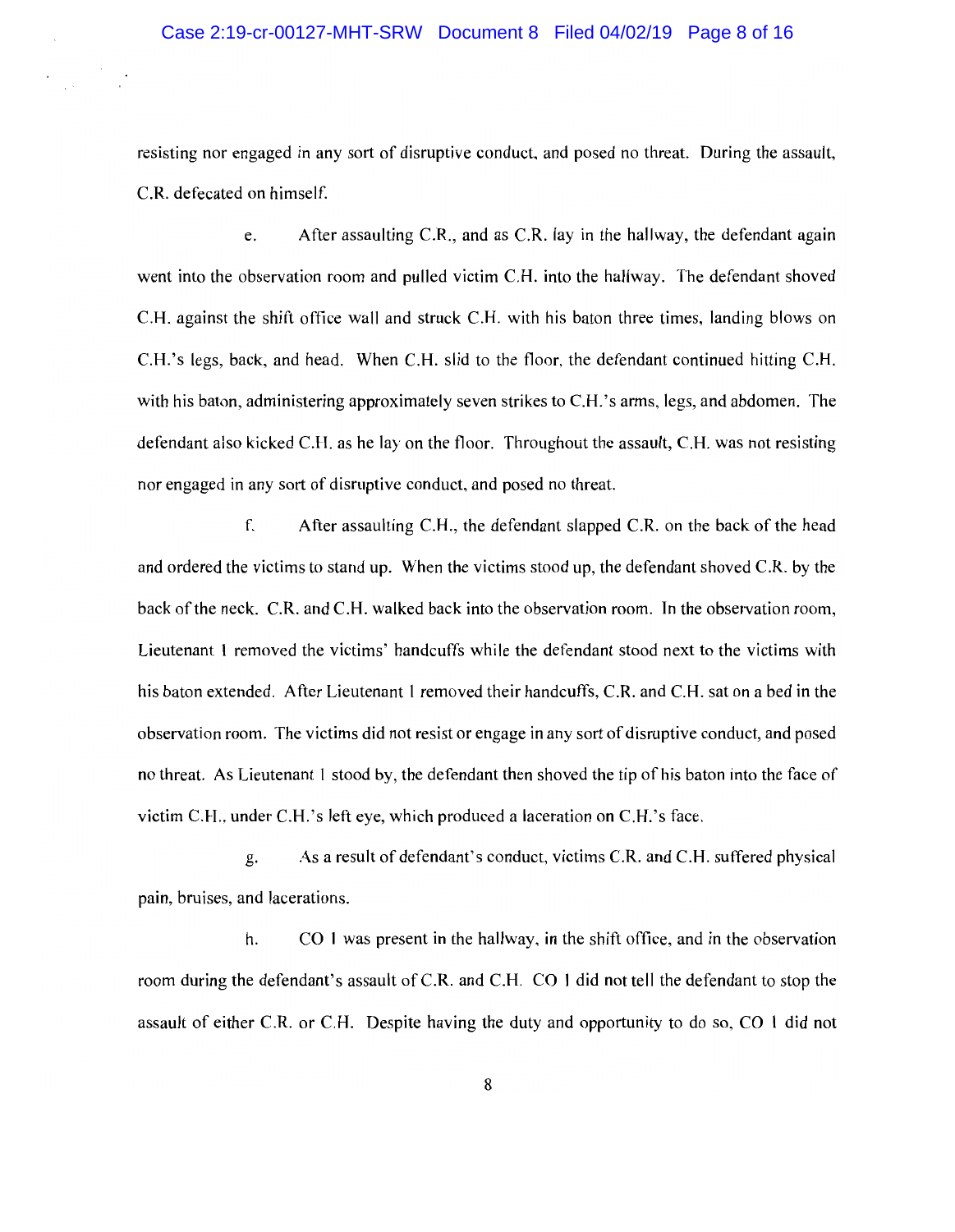verbally or physically intervene with the defendant to prevent the defendant from continuing to assault C.R. and C.H.

i. CO 2 was present in the hallway and in the shift office during the defendant's assault of C.R. and C.H. CO 2 did not tell the defendant to stop the assault of either C.R. or C.H. Despite having the duty and opportunity to do so, CO 2 did not verbally or physically intervene with the defendant to prevent the defendant from continuing to assault C.R.

j. Lieutenant 1 was present in the hallway, in the shift office, and in the observation room during the defendant's assault of C.R. and C.H. Lieutenant 1 did not tell the defendant to stop the assault of either C.R. or C.H. Despite having the duty and opportunity to do so, Lieutenant 1 did not verbally or physically intervene with the defendant to prevent the defendant from continuing to assault C.R. and C.H.

k. Sergeant l was present in the shift office during the defendant's assault of C.R. and C.H. Despite having the duty and opportunity to do so, Sergeant 1 did not verbally or physically intervene with the defendant to prevent the defendant from continuing to assault C.R. and C.H.

l. The defendant's assault of C.R. and C.H. was in contravention of ALDOC policies and procedures governing the use of force, was not consistent with the defendant's training regarding use of force, was not justified, and was not applied as a good-faith effort to further a legitimate law enforcement and institutional purpose. At the time of his assault of C.R. and C.H., the defendant knew that his use of force was not permitted by ALDOC policies and procedures governing the use of force, was not justified, and was not applied as a good-faith effort to further a legitimate law enforcement and institutional purpose. The defendant assaulted C.R. and C.H.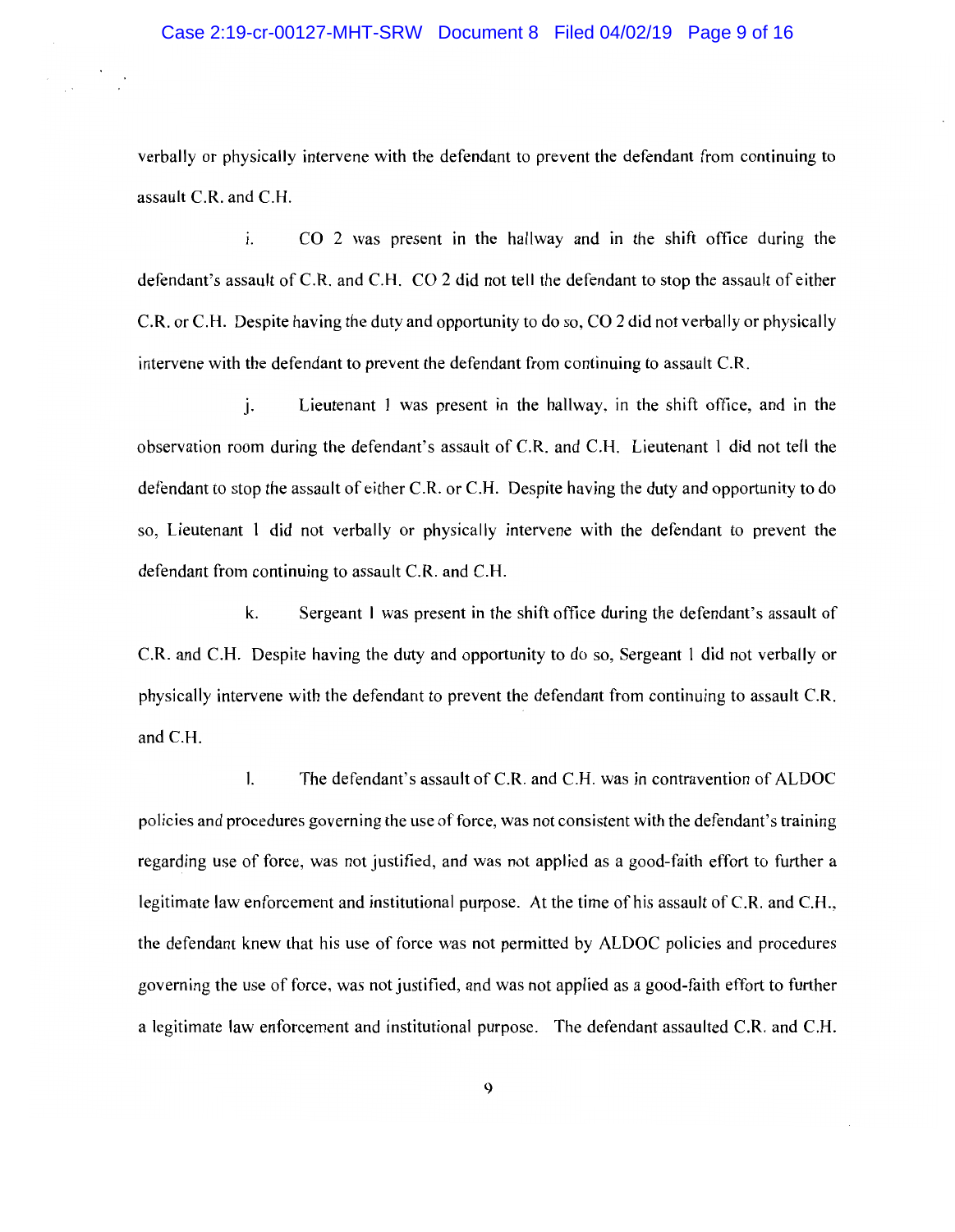as punishment because he believed that C.R. and C.H. had successfully brought contraband into ECF.

m. In the course of his prior employment with ALDOC, the defendant has intervened verbally or physically to prevent ALDOC correctional officers from using force against inmates. The circumstances in the present case were not meaningfully different from these past instances in which the defendant intervened verbally or physically to prevent ALDOC officers from using force against inmates.

n. In the course of his prior employment with ALDOC, other ALDOC correctional officers have intervened verbally or physically with the defendant to prevent him from using force against inmates. The circumstances in the present case were not meaningfully different from these past instances in which other ALDOC correctional officers intervened verbally or physically to prevent the defendant from using force against inmates.

o. Following the assault, the defendant wrote a false written report concerning the assault. In his written statement, the defendant wrote that he "singly took inmates [C.R.] and [C.H.] from the [observation room] and began to strike them in their leg area with my collapsible baton," when, in truth and in fact, the defendant struck C.R. with his baton on C.R.'s legs, arms, head, back, and body; and struck C.H. with his baton on C.H.'s legs, back, head, arms, and trunk. Additionally, the defendant's written report omits that the defendant struck C.R. with his fists and feet, and struck C.H. with his feet. Additionally, the defendant wrote in his written statement that he struck the victims "until I was told to stop by [Correctional Lieutenant 1]," when, in truth and in fact, Lieutenant I had not ordered the defendant to stop. The defendant included this false statement in his report at the request of Lieutenant 1 in order to falsely insulate Lieutenant 1 from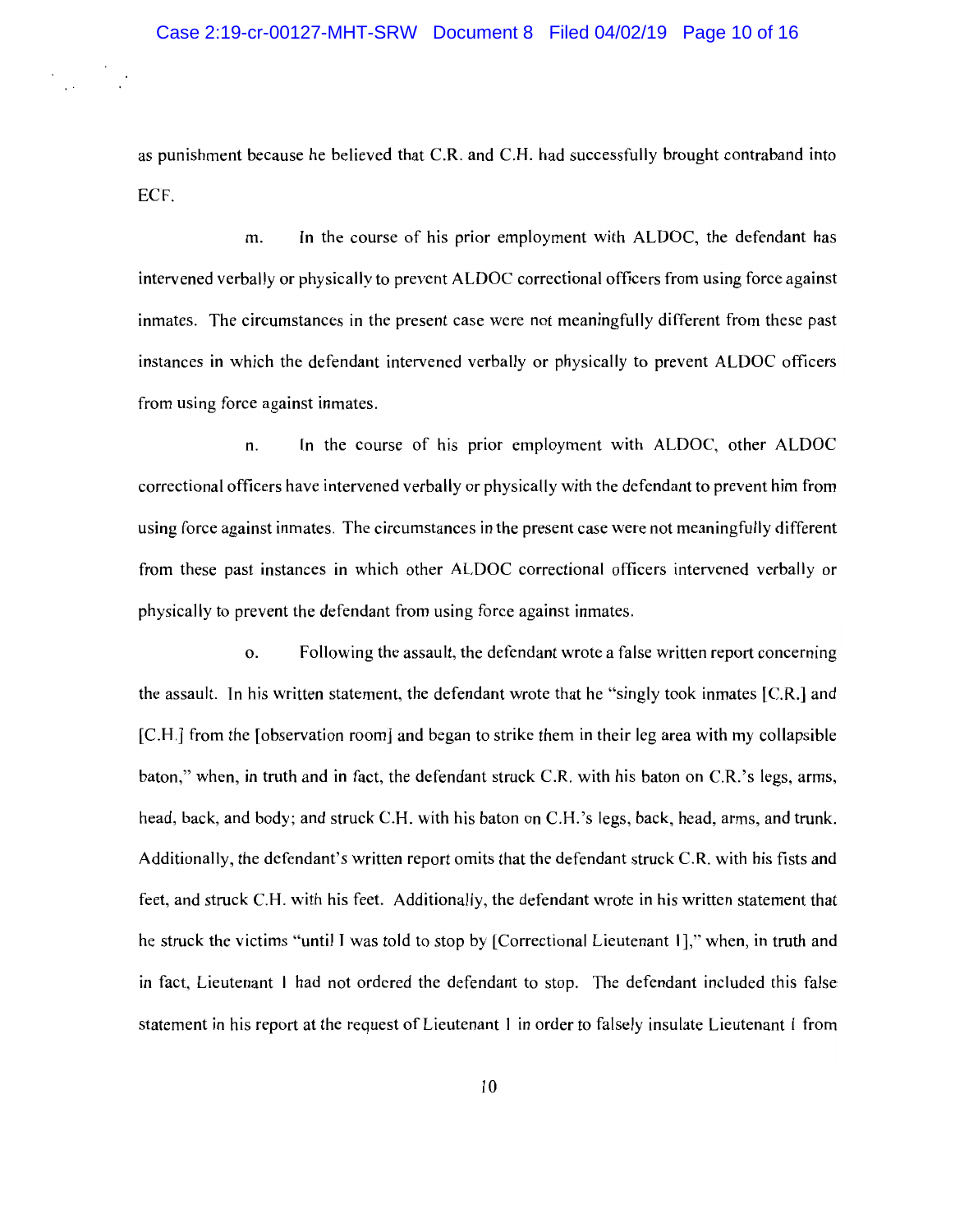future liability.

The defendant admits these allegations are true. Both the United States and the defendant agree that this factual basis does not contain all of the relevant information known to the defendant. The parties also agree that this is a sufficient factual basis for the crimes to which the defendant is pleading guilty, but is not an exhaustive statement by the defendant.

## VI. THE DEFENDANT'S WAIVER OF APPEAL AND COLLATERAL ATTACK

16. Understanding that 18 U.S.C. § 3742 provides for appeal by a defendant of the sentence under certain circumstances, the defendant expressly waives any and all rights conferred by 18 U.S.C. § 3742 to appeal the conviction or sentence. The defendant further expressly waives the right to attack the conviction or sentence in any post-conviction proceeding, including proceedings pursuant to 28 U.S.C. § 2255. Exempt from this waiver is the right to appeal or collaterally attack the conviction or sentence on the grounds of ineffective assistance of counsel or prosecutorial misconduct.

17. In return for the above waiver by the defendant, the government does not waive its right to appeal any matter related to this case, as set forth at 18 U.S.C. § 3742(b). However, if the government decides to exercise its right to appeal, the defendant is released from the appeal waiver and may pursue any appeal pursuant to 18 U.S.C.  $\S 3742(a)$ .

## VII. BREACH OF THE PLEA AGREEMENT

18. The parties agree that the issue of whether either party has breached this agreement at any time is one that will be resolved by the Court by a preponderance of the evidence, except as set forth in paragraph 20. The parties agree that, should either party obtain information causing the party to develop a good faith belief that the other party has breached this agreement, then the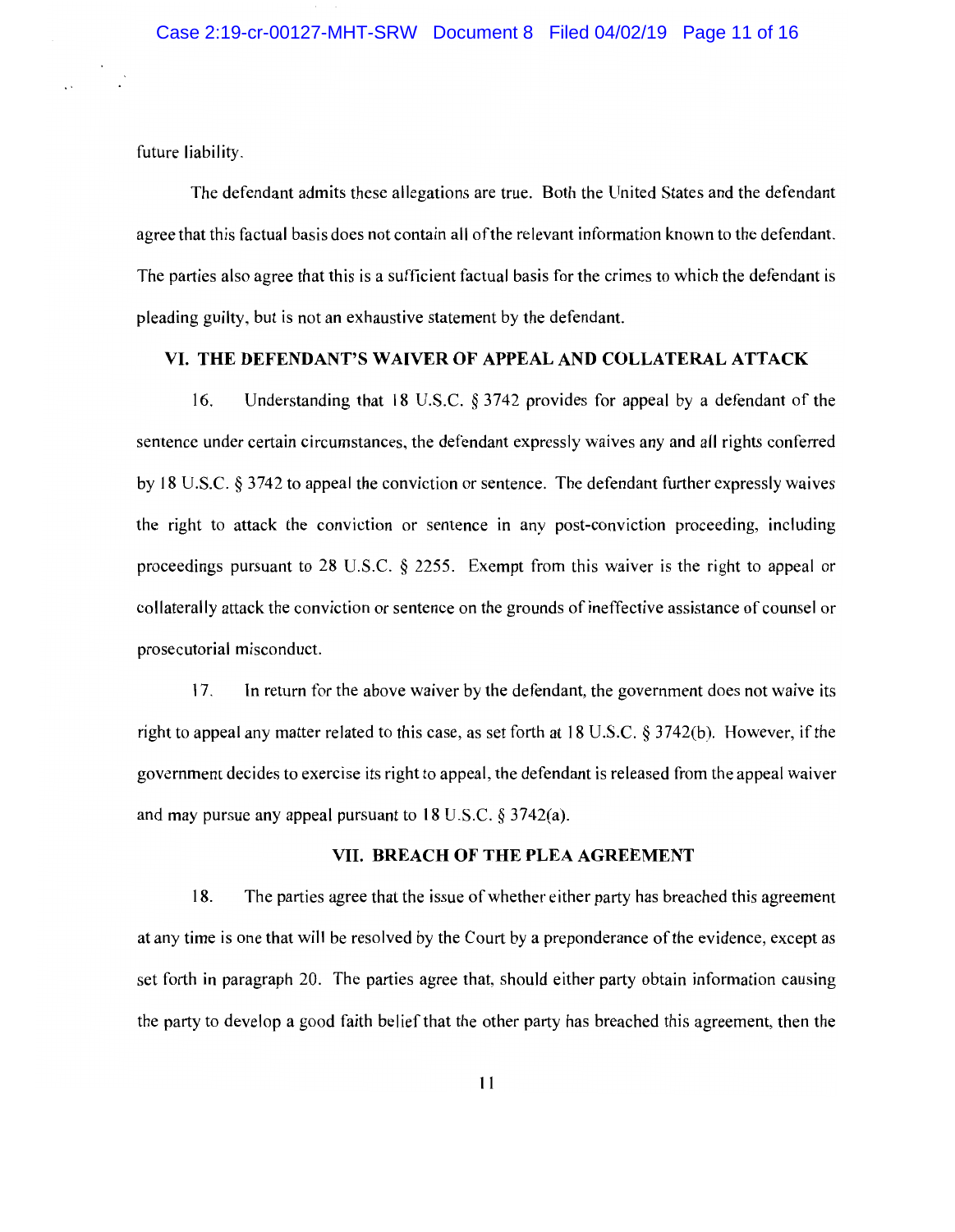### Case 2:19-cr-00127-MHT-SRW Document 8 Filed 04/02/19 Page 12 of 16

party will promptly file a written motion—or make an oral motion if doing so would be more expedient—asking that the Court declare the other party to be in breach of the plea agreement.

19. The parties agree that, a breach of the plea agreement by the defendant would include, but not be limited to: (1) failing to fulfill each of the defendant's obligations under this plea agreement; (2) committing new criminal conduct; or (3) seeking to withdraw the guilty plea or otherwise engaging in conduct inconsistent with an acceptance of responsibility. Should the Court find the defendant to have breached this agreement: (1) the government will be free from its obligations under this agreement; (2) the defendant will not be permitted to withdraw the guilty plea; (3) the defendant's obligations and waivers under this agreement will remain in full force and effect;  $(4)$  the defendant will be subject to prosecution for other crimes; and  $(5)$  the government will be free to use against the defendant, directly and indirectly, in any criminal or civil proceeding, aII statements by the defendant and any information or materials provided by the defendant, including statements made during the plea hearing and aII statements made by the defendant pursuant to proffer letters.

20. The parties agree that, in the event that the defendant breaches this agreement by committing new criminal conduct, the government will be required to only establish probable cause to believe that the defendant committed a new criminal offense for the Court to find the defendant in breach of the plea agreement.

21. The parties agree that, should the Court find the government in breach of this plea agreement, the defendant may cancel this agreement and thus be released from the appellate and collateral attack waivers. The parties further agree that a breach of the plea agreement by the government will not automatically entitle the defendant to withdraw the guilty plea and, if the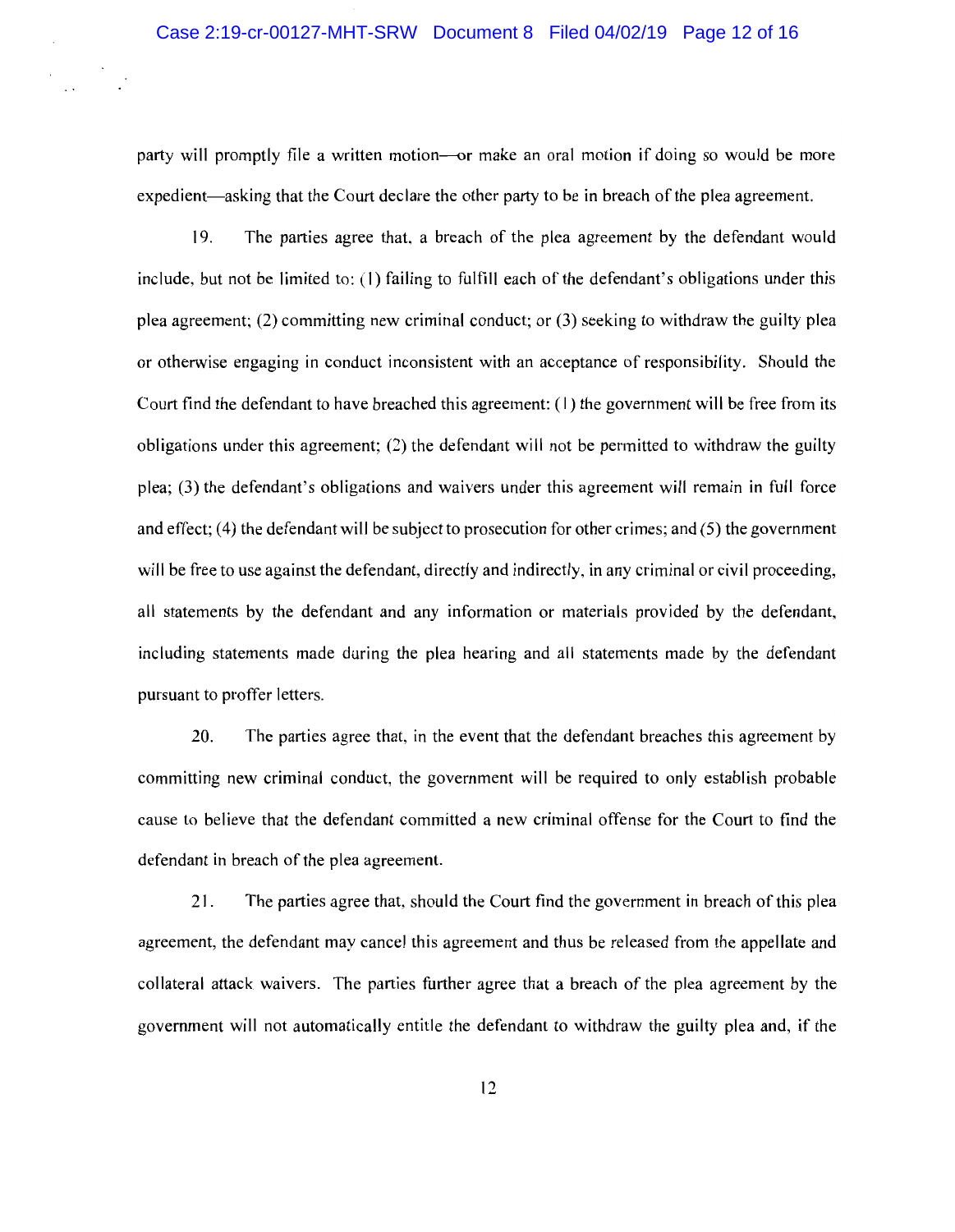defendant should seek to withdraw the guilty plea on the basis of such a breach, then the defendant will be required to file a motion pursuant to Rule 11(d).

## VIII. THE DEFENDANT'S ACKNOWLEDGEMENTS

22. The defendant understands that the Court is neither a party to nor bound by this agreement. The defendant understands and acknowledges that, although the parties are permitted to make recommendations and present arguments to the Court, the Court will determine the advisory Guidelines range and the sentence. The defendant acknowledges that the defendant and the defendant's attorney have discussed the advisory Guidelines and the statutory sentencing factors set forth at 18 U.S.C. § 3553(a) and the defendant understands how those provisions may apply in this case. The defendant further understands that the defendant will have no right to withdraw a guilty plea on the basis that the Court calculates an advisory Guidelines range that differs from the range projected by the defense attorney or the government.

23. The defendant acknowledges that the defendant authorized and consented to the negotiations between the government and the attorney for the defendant that led to this agreement.

24. The defendant understands that: (1) in pleading guilty, the defendant may be required to make statements under oath; and (2) the government has a right to use against the defendant, in a prosecution for perjury or for making a false statement, any statement that the defendant makes. However, as the defendant understands, the government may not use as evidence against the defendant in any future proceeding involving the charges alleged in the Information or related offenses, the defendant's guilty plea if the Court permits the defendant to withdraw that guilty plea.

25. The defendant understands that if the defendant pleads guilty pursuant to this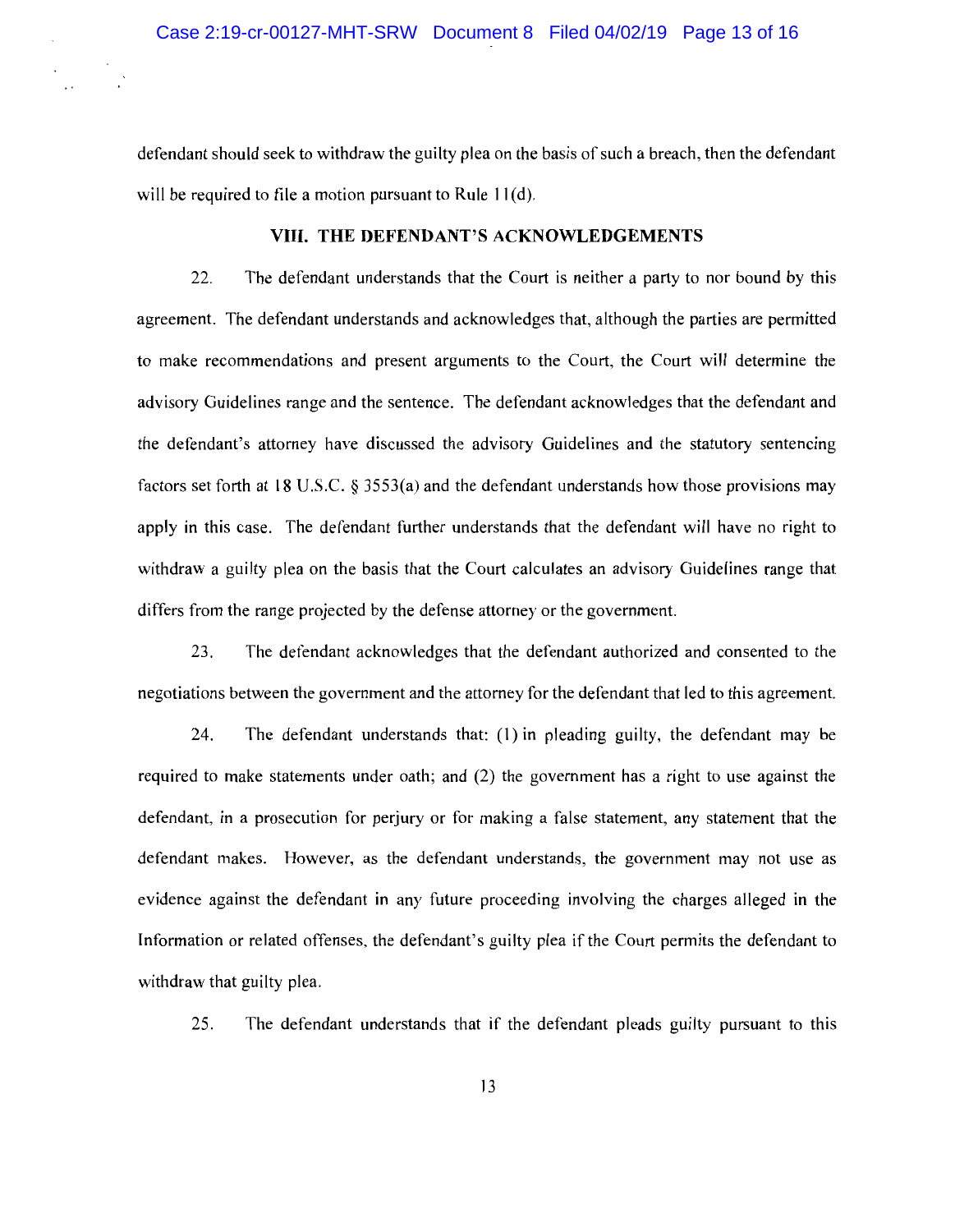agreement and the Court accepts that guilty plea, the defendant will waive certain rights, namely: (1) the right to plead not guilty or to persist in a plea of not guilty; (2) the right to a jury trial; (3) the right to be represented by counsel—and if necessary to have the Court appoint counsel at trial and at every other stage of the proceeding; and (4) the right at trial to confront and crossexamine adverse witnesses, to be protected from compelled self-incrimination, to testify and present evidence, and to compel the attendance of witnesses.

26. The defendant understands: (1) the nature of each charge to which the defendant is pleading guilty; (2) the maximum and minimum penalties associated with each charge to which the defendant is pleading guilty, including imprisonment, fine, and a term of supervised release; (3) any applicable mandatory minimum penalty associated with a charge to which the defendant is pleading guilty; (4) any applicable forfeiture provision applicable to a charge to which the defendant is pleading guilty; (5) the Court's authority to order restitution; and (6) the Court's obligation to impose a special assessment.

27. The defendant confirms that the entirety of any agreement between the defendant and the government is as set forth in this agreement and any addendum to this agreement and that the government has not made any promises to the defendant other than those contained in this agreement and any addendum to this agreement. This agreement consists of 16 pages and 32 paragraphs and an addendum.

28. The defendant confirms that counsel has competently and effectively represented the defendant throughout the proceedings leading to the entry of a guilty plea. The defendant is satisfied with such representation.

29. The defendant enters this plea agreement and pleads guilty freely and voluntarily.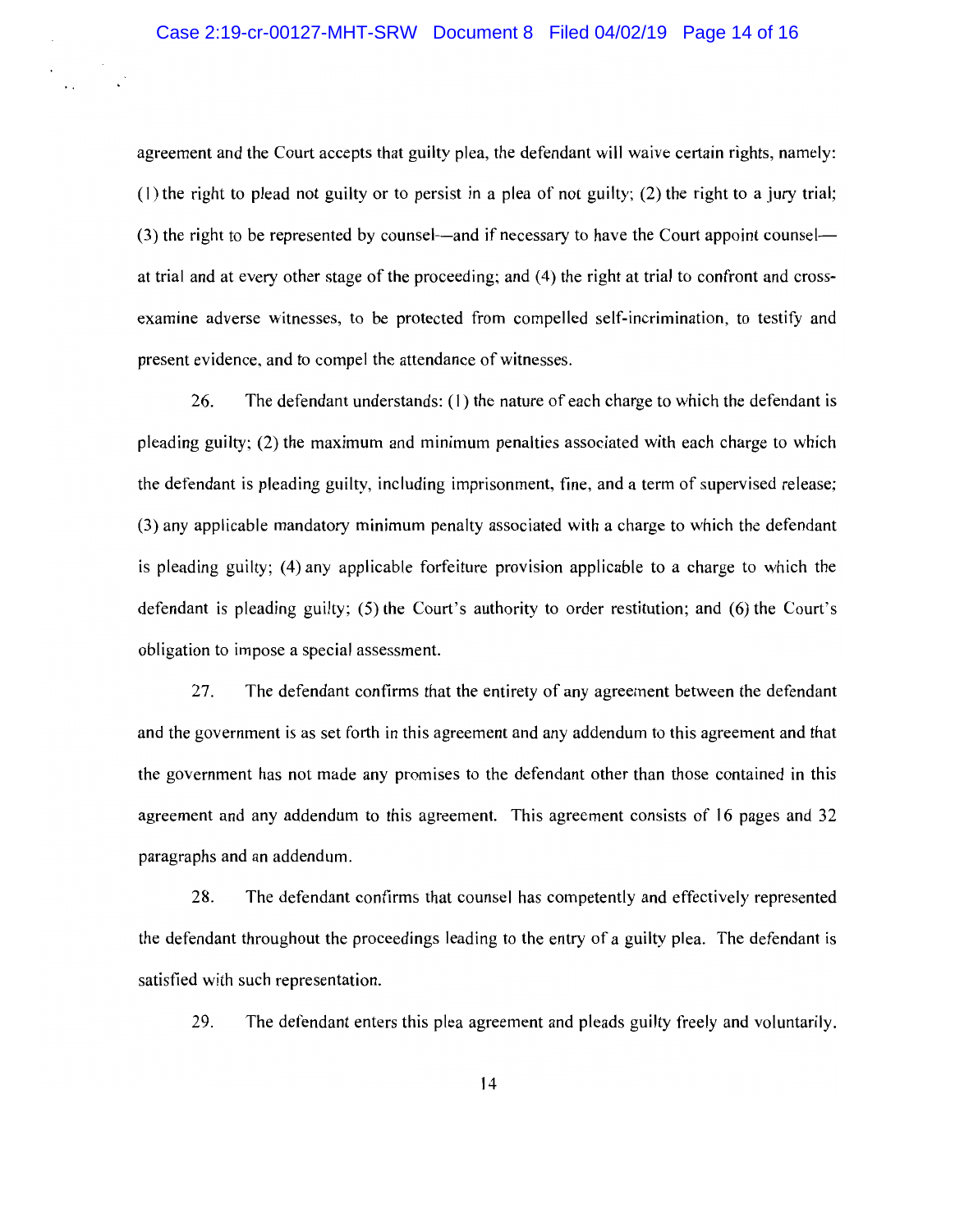That is, the defendant acts without being influenced by any threats, force, intimidation, or coercion of any kind.

30. The defendant understands that this agreement binds only the Office of the United States Attorney for the Middle District of Alabama and the Civil Rights Division of the Department of Justice, and that the agreement does not bind any other component of the United States Department of Justice, nor does it bind any state or local prosecuting authority.

## IX. THE ATTORNEYS' ACKNOWLEDGEMENTS

31. The attorneys for the government and for the defendant acknowledge that this plea agreement contains the entirety of any agreement between the parties and that the parties reached this plea agreement in accordance with the procedure set forth at Rule 11.

32. The attorney for the defendant confirms that the attorney for the defendant advised the defendant of: (1) the nature of the charges to which the defendant is pleading guilty; (2) the penalties associated with those charges; (3) the rights that the defendant is waiving by pleading guilty; and (4) the possibility that statements made by the defendant under oath during a plea hearing may be used against the defendant in a subsequent prosecution for perjury or for making a false statement.

This  $\mathcal{R}^{\gamma}$  day of  $\mathcal{A}_{\gamma}$  , 2019.

Respectfully submitted,

LOUIS V. FRANKLIN, SR. UNITED STATES ATTORNEY

ERIC S. DREIBAND ASSISTANT ATTORNEY GENERAL United States Department of Justice Civil Rights Division